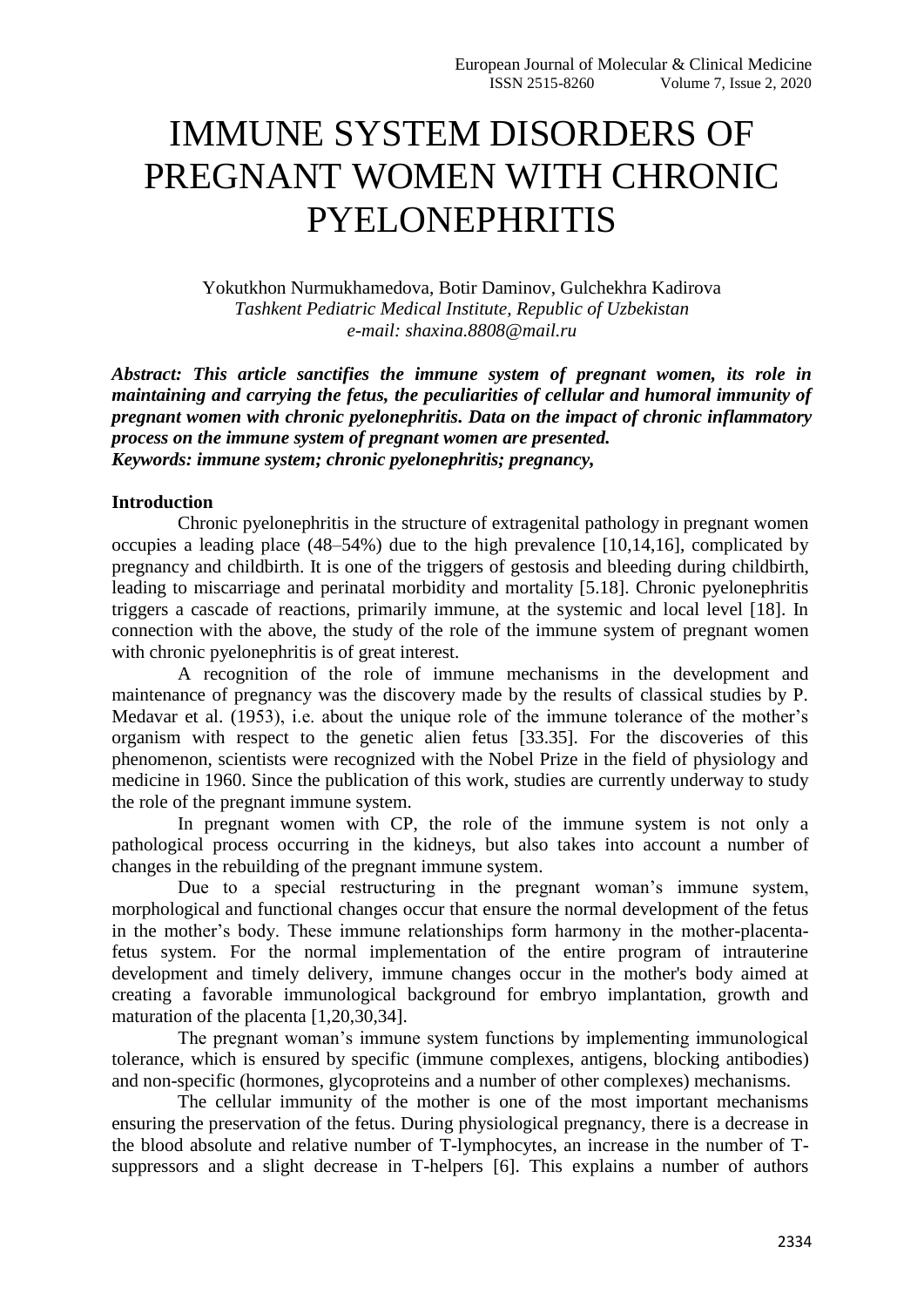explaining the presence of non-specific T-cell suppression during physiological pregnancy, which ensures the immunological tolerance of the pregnant woman to the fetus. But according to other researchers, on the contrary, they believe that pregnancy does not cause changes in the state of cellular immunity, which can be interpreted as manifestations of physiological immunodeficiency.

With an uncomplicated pregnancy in the first and second trimesters, the relative and absolute number of lymphocytes decreases, in the third trimester their number is restored and does not significantly differ from the number of lymphocytes of non-pregnant women [24].

The physiological course of pregnancy is maintained due to the activity of Tsuppressors, which prevent the strengthening of the immune response. The increase in the number and functional activity of T-suppressors is carried out by increased production of progesterone, chorionic gonadotropin. Already in the early stages of gestation, fetal Tsuppressors can penetrate the mother's bloodstream or produce humoral factors that cross the placenta into the mother's body. As a result of this, the mother's immune system develops an immunological reaction of the humoral and cellular type, aimed at alloantigens of the fetus [24].

The humoral factors of the immune response are also of great importance in the physiological course of pregnancy. Serum levels of various classes of immunoglobulins, which reflect the functional state of B-lymphocytes and humoral immunity, are heterogeneous. Immunological tolerance during pregnancy is provided by the content of mainly immunoglobulins of three classes (IgA, IgM, IgG) during a physiologically ongoing pregnancy, which does not differ from the level of a healthy woman outside pregnancy. According to other authors, during physiological pregnancy in the first trimester, a significant increase in the content of all three classes of immunoglobulins is noted, in the second trimester, the level of immunoglobulins decreases markedly and gradually increases in the third trimester, not reaching normal values, which may be explained by a decrease in humoral immunity in pregnant women. Activation of the natural (non-specific, innate) immunity link allows you to compensate for the suppression of the specific link of the mother's immune response during pregnancy. This allows you to create a unique balance between the specific and nonspecific immunity of the mother, in which not the lymphocyte, but the monocyte becomes the central cell of the mother's immune adaptation. This indicates that during pregnancy, despite physiological immunosuppression, the functional activity of T and B lymphocytes does not change and does not affect the general resistance of the body of a healthy pregnant woman [8].

Researchers are attracted by the study of the role of the above immunological mechanisms in the pathogenesis of pyelonephritis [21,30,31]. The state of immunity and nonspecific resistance of the body, along with microbial aggression against the background of functional and mechanical disorders of urodynamics, contributes to the development of pyelonephritis as well as the result of "failure" of the mechanisms of regulation and selfregulation of adaptive value, which is an important factor supporting the hemostasis of the body.

It should be noted that in medicine there is a distinction between immune and inflammatory processes. The immune processes include reactions, in which the leading role is played by leukocytes, which are triggered by a specific antigen. Along with this, immune responses can also occur in places where there is no lymphoid tissue, and the local immune response develops into inflammation, which greatly enhances the immune response. It follows from this that immunity and inflammation are two sides of the same process, i.e. inflammation is an inducer of the immune response and the main tool for assessing the reactivity of an organism. On the role of the immune factor in the pathogenesis of gestational pyelonephritis, it should be noted that the participation of immune mechanisms in this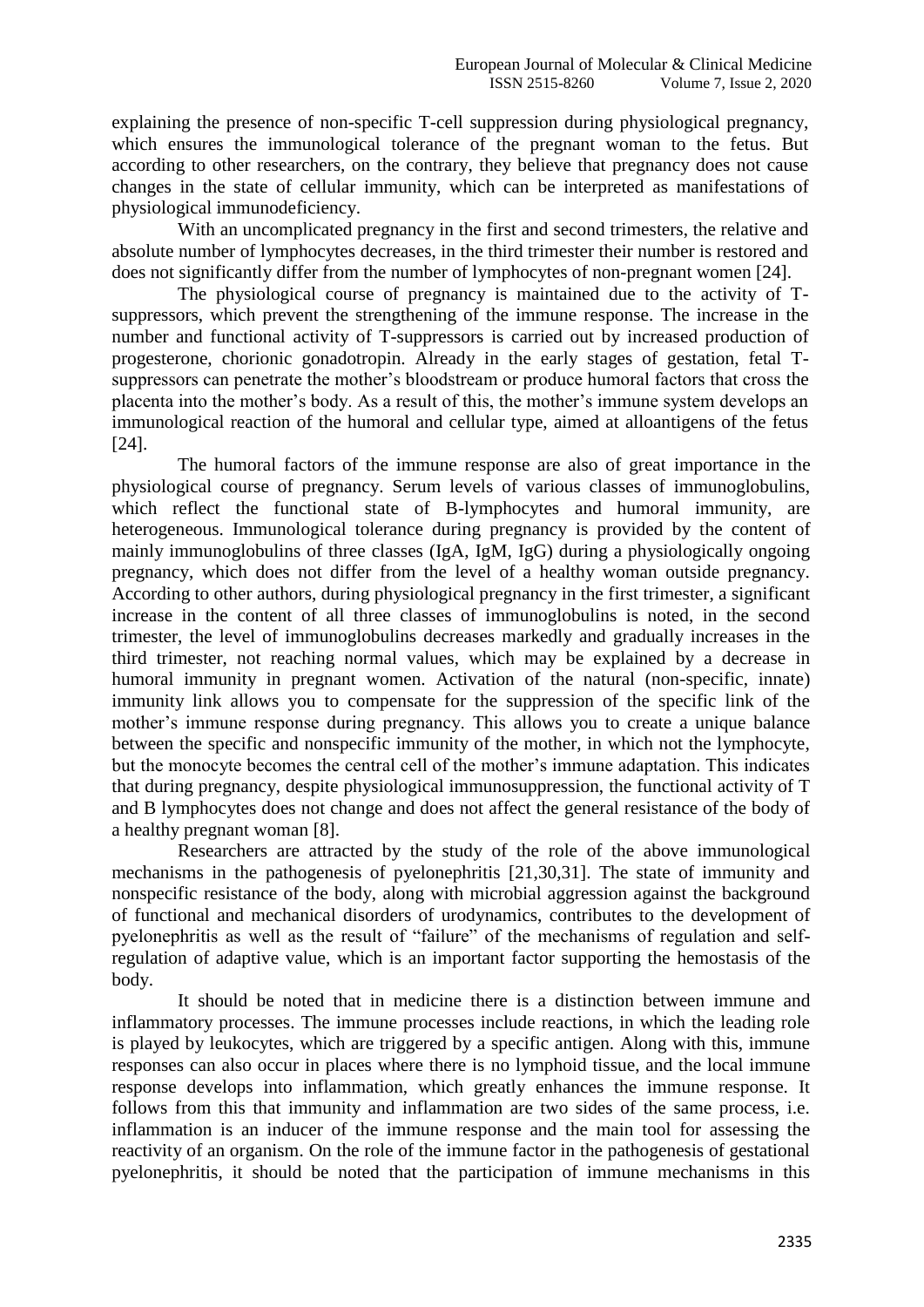nosology is recognized by most authors, however, the specificity of the immune shifts arising from this disease remains controversial. The heterogeneity of changes in the immune system revealed during gestational pyelonephritis is noteworthy and, often, the lack of a clear correlation with the clinical picture of the disease, which, apparently, can be explained by various methodological approaches, insufficient consideration of the phase of the disease, complications, etc. [4] .

The literature data on the study of the state of the T-system of lymphocytes in pyelonephritis of pregnant women are diverse. Many authors pointed to a decrease in the number of T and B lymphocytes, noting the imbalance of subpopulations of T lymphocytes with a decrease in the number of T-helpers against the background of an increase in Tsuppressor cells. Along with this, the erased clinical picture and relapsing course of the disease, as well as frequent purulent complications of the disease, are associated with severe T-cell suppression [27,28].

In studies, it is noted that in the blood serum of pregnant women suffering from a urinary tract infection, an increase in the content of class M, A, G immunoglobins is determined, while similar studies on the study of the immune status note a decrease in the level of basic immunoglobulins or even the absence of changes in their content. An increase in serum IgM was detected in women with acute pyelonephritis in pregnant women, in cases of exacerbation of chronic pyelonephritis, IgG and IgA levels were reduced, IgM did not change, which is associated with secondary immunodeficiency in pregnant women and a long-term infection process [17].

It is known that the level of basic immunoglobulins is closely related to the hormonal status of a pregnant woman. So, in acute and chronic pyelonephritis, estrogens have an inhibitory effect on the synthesis of IgM and IgG, while progesterone stimulates. With the development of pyelonephritis, inhibition of common factors of nonspecific resistance is considered as a factor accompanying the development of a purulent process.

An assessment of the state of immunity cannot be considered without the participation of the cytokine network in diseases accompanied by secondary immune deficiency [7,12,25].

Cytokines are also considered a factory of immune mediators. Cytokines are low molecular weight proteins produced by predominantly activated cells of the immune system that regulate numerous intercellular interactions. The peripheral blood of healthy donors contains less than 0.01% of the cells that synthesize and secrete cytokines [11].

There are more than 90 molecules of the class of cytokines: more than 15 interleukins, tumor necrosis factor, lymphotoxin, interferons, etc. Depending on the functions performed, cytokines can be divided into several main groups: pro-inflammatory, antiinflammatory, cytotoxic, stimulating antibody formation involved in allergic reactions, regulating cell proliferation and differentiation.

Acting on all parts of the immune system, cytokines regulate normal immunopoiesis, act as the main mediator of the immune response and, moreover, in very low doses [11].

With their help, immune mechanisms are implemented aimed at eliminating any genetic invasion (infectious agent), damaged structures and restoring the constancy of the internal environment. The stimulating or inhibitory effect of cytokines is carried out by binding to receptors on the cell surface, as a result of which the signal enters the nucleus, and the corresponding genes are expressed, which leads to the production of new proteins.

In diseases of the urinary tract, cytokines act as inducers and regulators of local and local, as well as general and systemic reactions. Cytokines of systemic action include, first of all, interleukins (IL) -1β, IL-4, IL-6, IL-12, tumor necrosis factor and interferons [7].

In addition to the immune system, the action of cytokines extends to other body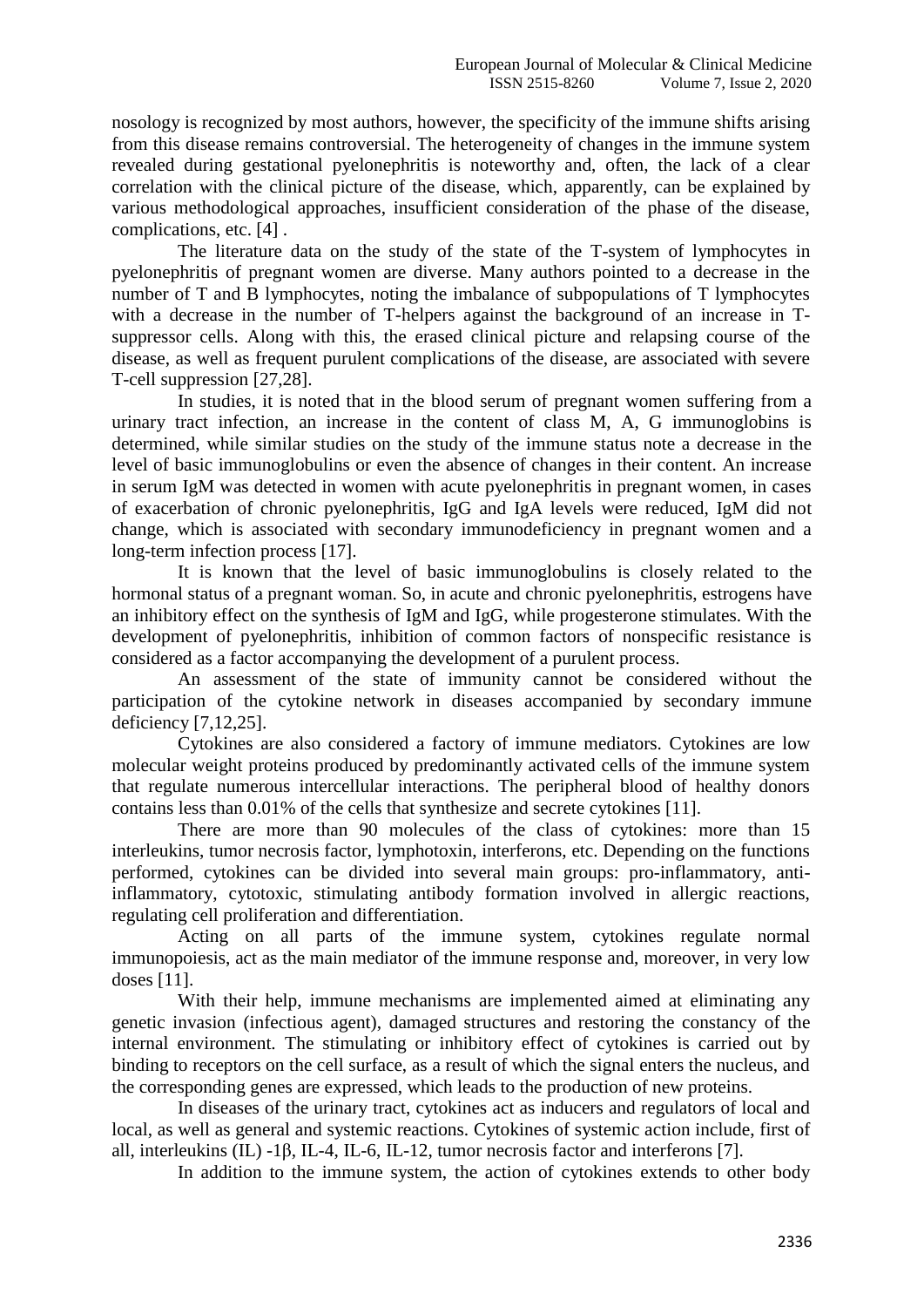systems: the nervous, endocrine, hematopoietic and vascular. Cytokines control the growth, differentiation, and functional activity of cells of various tissue belonging [7,12,29].

Interleukin-1 (IL-1) is considered one of the main inflammatory mediators. Acting as a local inflammatory mediator, IL-1 promotes the release of histamine, plasminogen, a platelet and leukotriene activation factor from inflammatory infiltrate cells and stimulates the formation of free oxygen radicals. Interleukin-1 mediates inflammatory reactions: fever, weight loss, leukocytosis, increased vascular permeability, induces the formation of acutephase inflammatory proteins [3,7,12].

IL-1 has a biological role in the activation of local defense reactions. In the focus of inflammation, IL-1β increases the decreased functional activity of leukocytes, antimicrobial properties of neutrophils. Activation of neutrophils leads to the stimulation of degranulation, the induction of the synthesis and secretion of lysosomal enzymes, leukotrienes, bactericidal factors with the formation of an autocrine cell regulation pathway. Pro-inflammatory cytokines are mutual inductors: IL-1β enhances its own production, as well as the production of IL-6, IL-8, TNF-α. TNF-α, in turn, induces the synthesis of IL-1, IL-6, IL-8 [7,12,25].

The wide range of biological activity of IL-1 indicates that IL-1 is the main mediator of the development of local inflammatory response and acute phase response at the body level. In patients with purulent-destructive diseases of the lungs, skin, subcutaneous tissue and with sepsis in the blood plasma, an increase in the level of IL-1β was noted. The content of IL-1β correlates with the prevalence, as well as with the severity of the inflammatory process, i.e. IL-1 $\beta$  acts as a synergist for chronic infections [3,12].

It is known that IFN-γ is the main mediator of cellular immunity. A high level of IFN-γ helps maintain the inflammatory process in the lesion, increase the cytotoxic activity of cells that infiltrate the affected tissue. Together with the tumor necrosis factor-α, IFN-γ provides immune surveillance aimed at eliminating foreign substrates from the body, causing a synergistic pronounced effect of cytolysis, destruction of infected, defective cells.

For many inflammatory diseases, including pyelonephritis, an important role belongs to the imbalance of cytokines with pro-inflammatory and anti-inflammatory regulatory effects. The pro-inflammatory group of interleukins is: IL-1, IL-2, IL-6, IL-8, IL-12, IL-15, IL-18, tumor necrosis factor-α, IFN-γ. The group of anti-inflammatory interleukins includes: IL-4, IL-10, IL-11, endogenous IL-1 receptor antagonists, transforming growth factor [8].

According to the results of several studies, changes in the production of many cytokines in inflammatory diseases of the urinary tract, including pyelonephritis, were revealed. So it was found that acute pyelonephritis is associated with a T-immune response, and therefore with excessive synthesis of pro-inflammatory mediators, such as IL-1, IL-2, IL-6, IL-8 and a slight change in the content of tumor necrosis factor-α. As an early diagnostic criterion for acute pyelonephritis, it is proposed to use the content of IL-6 in various biological media. In studies, it was found that asymptomatic bacteriuria is accompanied by an increase in the level of IL-6 in the urine, and the development of acute pyelonephritis is accompanied by an increase in the content of IL-6 in the blood and urine. So in the experiment, by introducing E. coli rats into the bladder, local production of IL-6 and IL-8, identified immunochemically, as well as destruction of the renal parenchyma, accompanied by severe leukocyte infiltration, were recorded. These results indicate the participation of pro-inflammatory cytokines in the immunopathogenesis of pyelonephritis at the earliest stages of its development [8].

In the works devoted to the study of the participation of cytokines in the development of chronic pyelonephritis, changes in the cytokine status were detected [4], and quantitative characteristics of some factors (IL-6, IL-8) associated with inflammation in patients with chronic pyelonephritis in remission and exacerbation were obtained [4.9].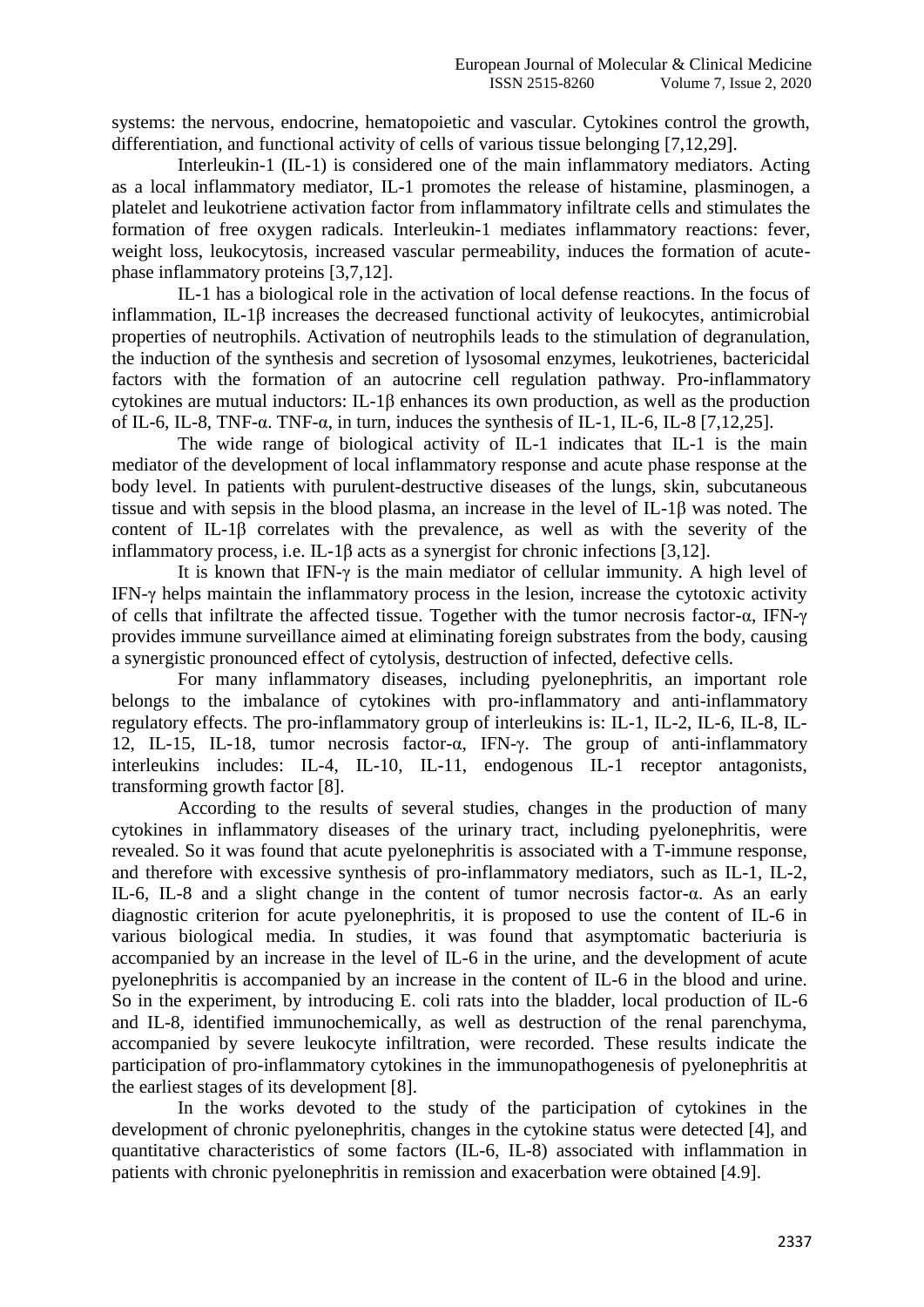The synthesis profile of cytokines is under genetic and hormonal control. Corticosteroids are powerful modulators of the immune response that affect all its stages and components. They have a direct hormonal effect on energy metabolism, migration, functional activity of immunocompetent cells, and the synthesis of cytokines. Corticosteroid drugs reduce the activation and proliferation of T-lymphocytes, inhibit the production of macrophages and T-helpers of type 1 IL-1, IL-2, IL-8, tumor necrosis factor-a, IFNu, regulate the production of T-helpers of type 2 IL-4, IL-10, IL-13, however, do not significantly affect the functional properties of cytokines. The immunosuppressive effect of corticosteroids is largely associated with inhibition of the synthesis of cytokines, prostaglandins, leukotrienes, bradykinin, platelet activating factor, histamine, and neutral proteases. Since corticosteroids mainly inhibit the activation of type 1 T-helper cells and the synthesis of the corresponding cytokines, the intensity of phagocytosis, cellular and, to a lesser extent, humoral immune reactions is reduced [8].

Corticosteroids, along with immunosuppressive, have a powerful anti-inflammatory effect, characterized by suppression of all phases of inflammation, mainly due to the stabilization of lysosomal membranes, suppression of fibroblast proliferation. It should be emphasized that endogenous glucocorticoids protect the body from the negative effects of large amounts of cytokines produced by various pathogenic agents, primarily infectious and toxic.

Against the background of hormonal changes occurring in women during pregnancy, changes in the cytokine balance in gestational pyelonephritis undoubtedly have a number of features [36].

In the physiological course of pregnancy, the participation of cytokines is unquestionable. In physiological course of pregnancy there is a shift towards relative increase of T-helpers of type 2 and cytokines produced by them (IL-4, IL-5, IL-10) against the background of decrease of T-helpers of type 1 producing IFN-, IL-2, tumor necrosis factor-α. At normal course of pregnancy dynamic equilibrium of these cytokine profiles with temporary predominance of one or another depending on gestation period is observed [32].

The study of hormones of the reproductive system in the regulation of immune status attracts the attention of the researchers. The immunomodulatory functions of estrogens have been studied to the fullest extent. Estrogen receptors were found in various immunocompetent cells, including CD4 and CDs cells, macrophages. Estrogens have a modulating effect on the production of cytokines: they inhibit the activity of T-helpers of type 1 and, accordingly, reduce the synthesis of pro-inflammatory cytokines (IL-1r, IL-6, IL-8, IL-12, tumor necrosis factor-α, IFN-γ) and stimulate the production of T-helpers of type 2 antiinflammatory cytokines (IL-10, IL-4).

Progesterone significantly blocks and suppresses the activation and proliferation of cytotoxic T-helpers of type 1, the activity of natural killers, as well as the production of IFNγ, IL-2, tumor necrosis factor-α, in this regard, this hormone is considered a natural immunosuppressant.

In the literature there is a lot of data on the relationship of the development of purulent infection with severe disorders in the immune system. It is of interest to study the role of cytokine-mediated mechanisms of the formation of immune deficiency in chronic infections [17].

As a result of tissue infection, a complex and multicomponent sequence of reactions is developed in the body aimed at preventing further tissue destruction, isolating or destroying the pathogen, activating reparative processes, and restoring the initial homeostasis. The initiation and main stages of the development of the inflammatory response are controlled mainly by proinflammatory cytokines, which are produced by macrophages, neutrophils and T cells in response to stimulation by bacterial antigens. Pro-inflammatory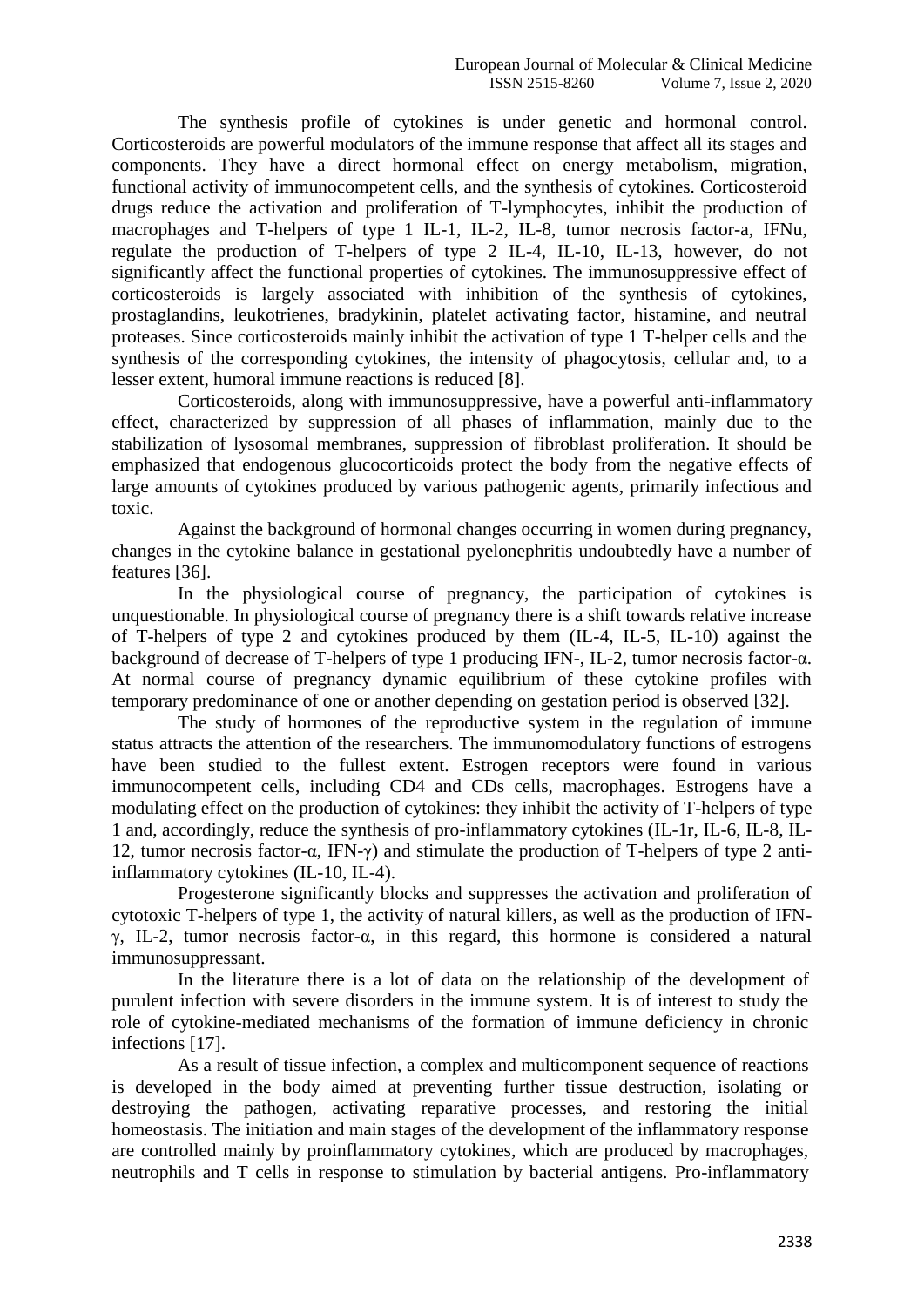cytokines play a protective role, as they ensure the recruitment of effector cells (neutrophils, macrophages) into the foci of infection, stimulate their phagocytic, bactericidal activity and induces the launch of an antigen-specific immune response, which together contributes to the elimination of the pathogen.

The protective role of pro-inflammatory cytokines is manifested when these mediators work locally, in the focus of inflammation, but their systemic production does not mean the high efficiency of anti-infection immunity. On the contrary, excessive and generalized production of proinflammatory cytokines leads to the development of bacterial toxic shock and organ dysfunctions. An increase in the concentration of pro- and antiinflammatory cytokines (tumor necrosis factor-α, IL-1, IL-6, IL-10, IL-8, soluble antagonists of interleukin-1a receptors) in purulent-septic diseases has been confirmed in numerous studies [13,27 ]. Many anti-inflammatory cytokines (IL-10, IL-4, IL-13) also have immunosuppressive properties, which gave researchers reason to believe that a more pronounced systemic reaction subsequently initiates deeper immunosuppression.

Changes in immunity indicators are more pronounced in pregnant women with gestational pyelonephritis, first detected during pregnancy, than in pregnant women suffering from chronic pyelonephritis, exacerbated during pregnancy. The following parameters have diagnostic value in determining the clinical variant of pyelonephritis: the content of the C3 component of complement, the C1 inhibitor, lactoferrin and the functional reserve of neutrophils [18,21].

In the works of N.V. Belyaeva, an important role of the immune system is noted both in the development of pregnancy and during the course of primary chronic pyelonephritis [2].

The emergence of immune deficiency in primary chronic pyelonephritis contributes to the prolonged persistence of microorganisms in the kidneys [15].

Significant changes in immunity indicators were observed among pregnant women with primary chronic pyelonephritis compared with healthy pregnant women. Without exacerbating the disease, the changes are manifested by a significant increase in the level of IgG, circulating immune complexes, spontaneous HCT activity of neutrophils and a decrease in the HCT test induced by zymosan, which indicates a decrease in the functional reserves of the immune system and the need for its correction. With an exacerbation of the inflammatory process in the kidneys, the content of CD8 + lymphocytes, the reserves of the functional activity of neutrophils are significantly reduced, and the level of IgA, IgM, circulating immune complexes significantly increases, which is associated with a long and persistent course of exacerbation of the disease [26].

Currently, studies are being conducted on the role of cytokines in the regulation of the immune system in patients with pyelonephritis. It seems that the study of the relationship between the content of cytokines in CP with a change in immunological status indicators is relevant, and will further improve the prevention and treatment of this disease. The level of IL-8 in serum in patients with CP in the phase of active inflammation was significantly higher than in patients with CP in the phase of persistent remission and did not differ from the level of IL-8 in the blood serum of patients with CP in remission with a frequent exacerbation of the inflammatory process in throughout the year. High values of serum IL-8 in patients with CP in the active phase of inflammation, indicates the continuation of a sluggish inflammatory process. Such patients need additional monitoring and treatment. The results of the correlation analysis showed that serum IL-8 has the maximum number of connections with other indicators. The highest degree of correlation is observed between IL-8 serum and CD3 + CD8 +. This result confirms the high diagnostic significance of serum IL-8 in predicting frequent exacerbations in accordance with the established threshold value. The author considers the change in the level of IL-8 in serum to be the most significant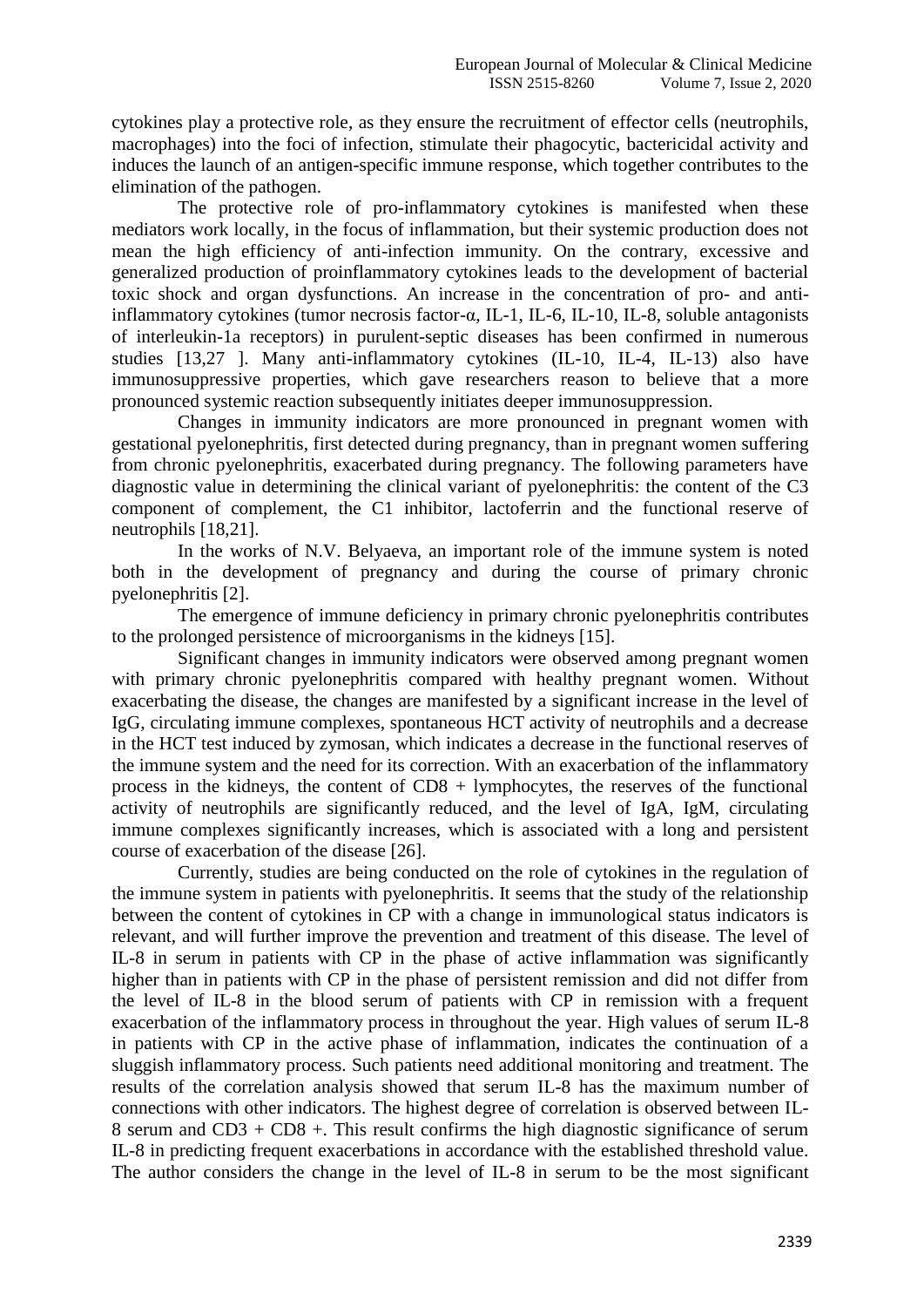immunological factor in predicting the activation of chronic pyelonephritis [22].

## **Conclusions**

Based on the presented literature sources, changes in the cellular and humoral immunity during physiological and pathological pregnancy are diverse, and the addition of a bacterial infection to physiological pregnancy leads to a significant imbalance in the woman's immune system.

Thus, in view of the significant changes that are observed in the immune system in chronic pyelonephritis of pregnant women, the study of cellular and humoral immunity will help to reveal new aspects of the pathogenesis of gestational pyelonephritis, since they are assigned a decisive role in the processes of activation, proliferation and differentiation of immunocytes. This approach allows us to conclude about the prognostic value of immunological parameters in gestational pyelonephritis.

## **References**

- [1] Aylamazyan E.K. ed. Obstetrics: national leadership. / E.K. Aylamazyan, V.I. Kulakov, V.E. Radzinsky, G.M. Savelyeva. - M .: GEOTAR - Media - 2009 - 1200 s.
- [2] Belyaeva, N.V. Clinical and immunological features of pregnancy at 18–20 and 21–22 weeks and the period after its termination in women of various age groups / N.V. Belyaeva, I.K. Bogatova, N.Yu.Sotnikova // Reproductive health of children and adolescents. - 2009. - No. 1. - S. 75–80.2.
- [3] Vanko L.V., Matveeva N.K., Lomova N.A. Functional activity of granulocytes in pregnant women with high infectious risk and their newborns. Obstetrics and gynecology. 2012; 7: 14-20. [Van'ko LV, Matveeva NK, Lomova NA. The functional activity of granulocytes at pregnant women with high infectious risk and their newborns. Akusherstvo i gynekologiya. 2012; 7: 14-20. (In Russ.)].
- [4] Ermishina V.I., Kazeko I.I., Berdichevsky V. B. Clinical, biochemical and immunological parameters in the diagnosis and treatment of chronic pyelonephritis against intercurrent diseases. Urology. 2014; 5: 1-4. [Ermishina VI, Kazeko II, Berdichevskii VB. Clinical and biochemical and immunological parameters in the diagnostics and treatment of chronic pyelonephritis on the background of intercurrent diseases. Urologiya. 2014; 5: 1-4. (In Russ.)
- [5] Iremashvili V.V. Urinary tract infections: a modern view of the problem. Russian medical journal. 2007; 15 (29): 2231–6 .;
- [6] Kazimirko N.K. and other Immunology of physiological pregnancy. Young Scientist. 2014; 3 (6): 132–7./Kazimirko N.K. i dr. Immunologiia fiziologicheskoi beremennosti. Molodoi uchenyi. 2014; 3 (6): 132–7. [in Russian].
- [7] Ketlinsky S.A. Cytokines. SPb .: Tome. 2008; 552. [Ketlinsky SA. Tsitokiny. [Cytokines]. SPb .: Foliant. 2008; 552. (In Russ.)].
- [8] Clinical, microbiological and immunological aspects of the formation of the serous form of acute gestational pyelonephritis. Training manual. P.V. Glybochko, I.V. Mikhailov, V.M. Popkov, A.N. Ponukalin, B.I. Blumberg, M.L. Chekhonatskaya. Saratov LLC Sarvet-plus, 2006.
- [9] Kozinova O.V., Shekhtman M.M. Anomalies in the structure of the kidneys and hydronephrosis in pregnant women. Gynecology. 2010; 12: 1: 43-46. [Kozinova OV, Shechtman MM. Anomalies of renal structure and hydronephrosis at pregnant. Ginekologiya. 2010; 12: 1: 43-46. (In Russ.)].
- [10] Kravchenko, E.N. Infectious and inflammatory diseases of the kidneys in pregnant women. Diagnosis and treatment / E.N. Kravchenko, I.A. Gordeeva, D.V. Kubarev // Obstetrics and gynecology. - 2013. - No. 4. - S. 29-32 .;
- [11] Krechetova L.V., Nikolaeva M.A., Vanko L.V. In vitro production of cytokines by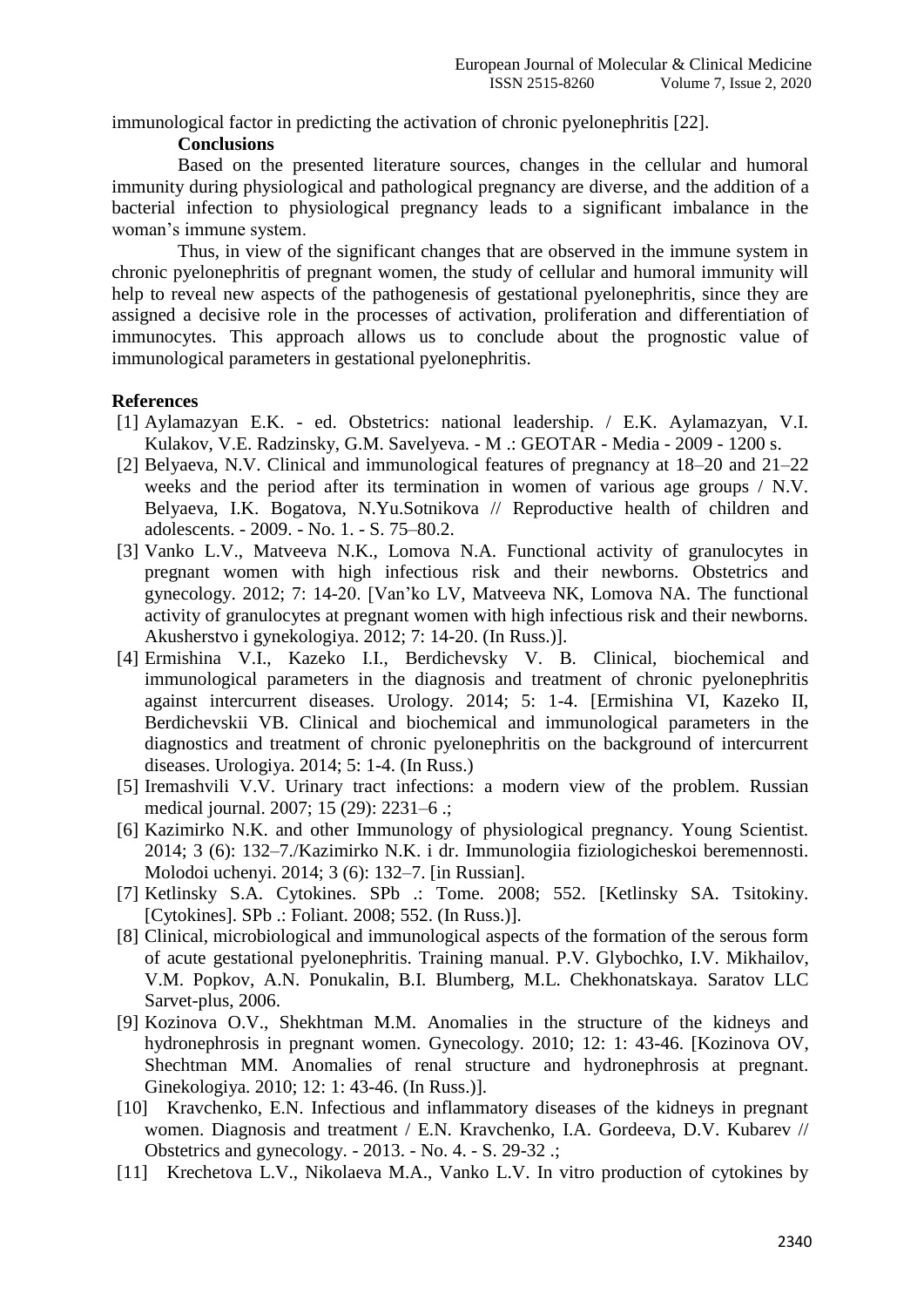peripheral blood mononuclear cells during alloimmunization in patients with a common miscarriage. Obstetrics and gynecology. 2014; 4: 51-56. [Krechetova LV, Nikolaeva MA, Van'ko LV. Vitro cytokine production by mononuclear peripheral blood cells during alloimmunization in patients with habitual miscarriage. Akusherstvo i gynekologiya. 2014; 4: 51-56. (In Russ.).

- [12] Levkovich M.A. Modern ideas about the role of cytokines in the genesis of the physiological and pathological course of pregnancy. Russian Bulletin of the Obstetrician-Gynecologist. 2008; 3: 37-40. [Levkovich MA. Modern views of the cytokines role in the genesis of physiological and pathological course of pregnancy. Rossiiskii vestnik akushera-gynekologa. 2008; 3: 37-40. (In Russ.)
- [13] Litvinov V.A., Cherepakhina N.E., Sanaev A.A. Chronic pyelonephritis: Features of immunopathogenesis and principles of clinical immunodiagnosis // Doctor. - 2008. –  $\mathbb{N}_2$ 1.– С. 12-17.
- [14] Logutova, L.S. Extragenital pathology and pregnancy. Practical Guide / L.S. Logutova. - M .: Litterra, 2012 .-- 544 p .;
- [15] Makarov, I.O. Evaluation of the effectiveness of cefexime (suprax) in uncomplicated gestational pyelonephritis / I.O. Makarov, E.I. Borovkova, T.R. Shemanaeva // Ros. Vestn. obstetrician-gynecologist. - 2011. - No. 1. - S. 67–72.
- [16] Minasyan, A.M. Pregnancy against the background of chronic pyelonephritis (review) / A.M. Minasyan, M.V. Dubrovskaya // Saratov Journal of Medical Scientific Research. - 2012. - No. 4. - S. 920-925;
- [17] Nikulicheva VI, Safuanova G.Sh., Karpina N.S., Lekhmus T.Yu., Vagapova DR, Alonova SV. Immuno-inflammatory markers of chronic pyelonephritis. Bulletin of the VSSC SB RAMS, 2014, No. 1 (95). 46-49 pp.
- [18] Petrov S.V., Seregin S.P., Kuzmin A.A. et al. The study of cytokine status in the treatment of serous pyelonephritis during pregnancy for decision-making systems // Bulletin of the South-West State University. - 2012; 2 (43): 56–60.
- [19] Petrov S.V., Seregin S.P., Novikov A.V., Agarkov N.M. Analysis of multimodal changes in immunity parameters depending on the clinical variant of uncomplicated pyelonephritis during pregnancy to predict it. Immunopathology and clinical immunology 2014. Pages 77-79.
- [20] Poletaev, A.B. Immunopathology of pregnancy and child health / A.B. Poletaev, F. Aliyev, L.I. Maltseva // Russian Medical Journal. - 2010. - No. 4. - S. 162-167.
- [21] Seregin S.P., Petrov S.V., Kholimenko I.M. Prediction of the course of various forms of pyelonephritis in pregnant women according to changes in the parameters of innate immunity. Obstetrics and gynecology. 2018; 1: 48-52.
- [22] Serezhenkov A.V. Evaluation of the effectiveness of immunotherapy in the complex treatment of chronic pyelonephritis in the active phase of inflammation. Diss. for the degree of candidate of medical sciences 2016.137 p.
- [23] Serov V.N. Gestational pyelonephritis: diagnosis, prevention, treatment / V.N. Serov, V.L. Tyutyunnik // RMZh.– 2008.– T. 16, No. 1. - P. 10–13.
- [24] Smirnova T.L., Portnova E.V., Sergeeva V.E. Immunity and pregnancy. West.Chuvash University. 2009; 2: 79–85./Smirnova T.L., Portnova E.V., Sergeeva V.E. Immunitet i beremennost.Vestn.Chuvashskogo universiteta. 2009; 2: 79–85. [In Russian].
- [25] Sukhikh G.T., Vanko L.V. Immune factors in the etiology and pathogenesis of pregnancy complications. Obstetrics and gynecology. 2012; 1: 128-136. [Sukhikh GT, Van'ko LV. Immune factors in the etiology and pathogenesis of complications of pregnancy. Akusherstvo i ginekologiya. 2012; 1: 128-136. (In Russ.).